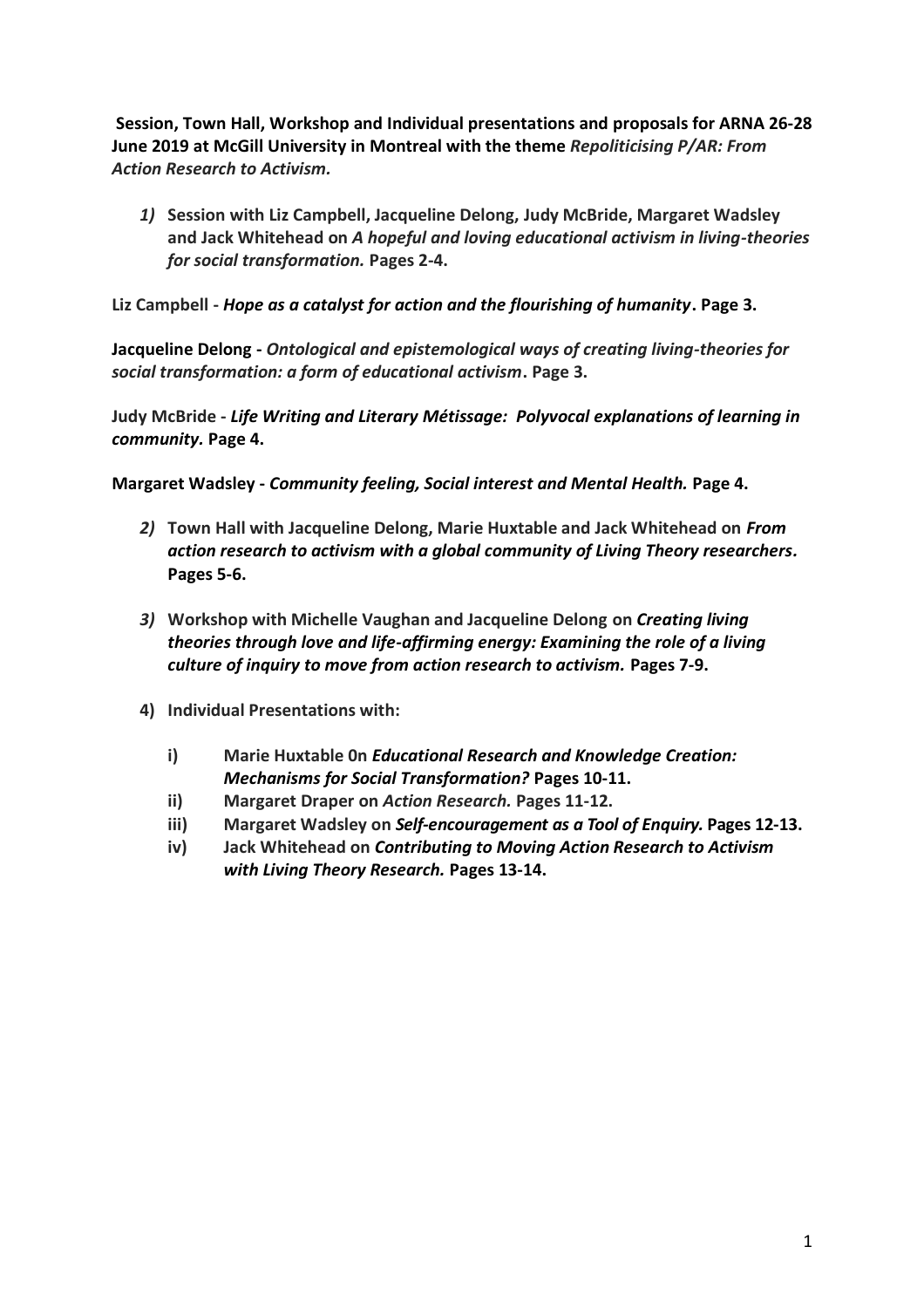## **1) Session A hopeful and loving educational activism in living-theories for social transformation**

**Liz Campbell, Jacqueline Delong, Judy McBride, Margaret Wadsley & Jack Whitehead.**



**From right to left – Margaret Wadsley, Judy McBride, Jacqueline Delong, Liz Campbell and Jack Whitehead.**

# **58:32 minute video presentation at<https://www.youtube.com/watch?v=tNzZuc7Av-A>**

# **Overall aims of the session**

This session documents our research into sustaining local and global educational conversations about extending the influence of knowledge and education in social transformation. We understand that it is hard to remain hopeful about the future of humanity and essential to resist the pull towards apathy and inaction. In this proposed contribution to *Repoliticising P/AR: From Action Research to Activism* we provide explanations of our educational influences in learning from within our local sites of practice. We extend this influence into global educational conversations using digital visual technology. The explanations of influence include explanatory principles of: being loved into learning; community feeling, social interest and mental health; cultures of inquiry; Métissage.

In our doctoral and post-doctoral enquiries we use our relational dynamic values as explanatory principles in our explanations of educational influences in our own learning, the learning of others and in the learning of the social formations that influence practice and explanations. In legitimating and extending our contributions to knowledge within Universities and other global contexts we include our understandings of the power relations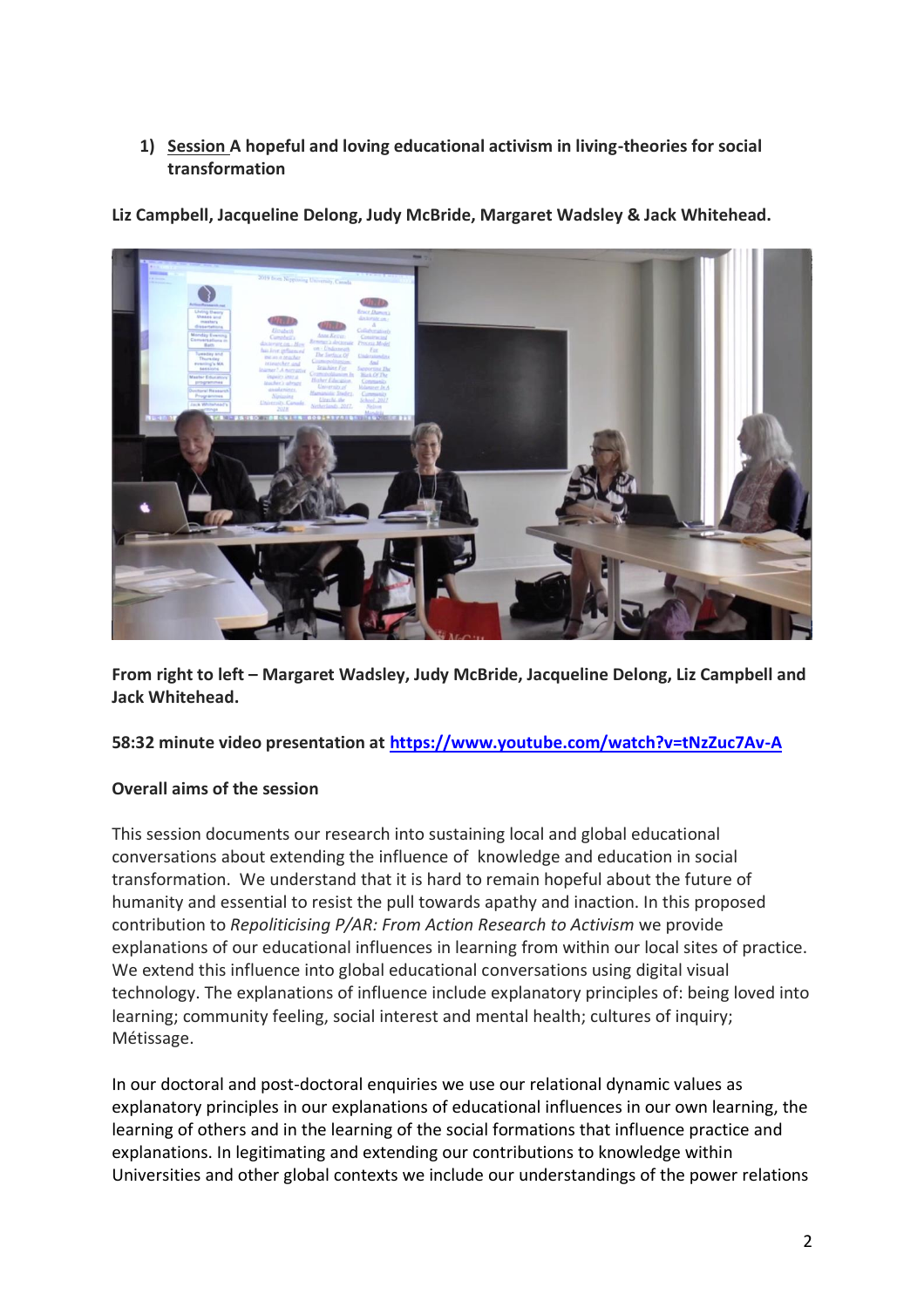that influence what counts as knowledge. These understandings take account of the differences in power relations associated with legitimating the epistemologies of the South in global Academies.

We understand the demoralisation and devaluation that can accompany the globalising influences of neo-liberal economic policies. We show how educational conversations, grounded in values that carry hope for the flourishing of humanity, can contribute to overcoming such demoralisation and devaluation in hopeful and loving processes of social transformation. Part of this contribution is requiring the legitimation of such activist forms of knowledge in the global Academy. We show how we are using digital visual data from multi-screen Skype conversations and digital technologies in living-posters and a Living Theory Wiki to sustain and evolve our global educational conversations as we deepen and extend the educational influences of our activism within local and global contexts.

## **Dr. Jack Whitehead – Chair and Discussant. University of Cumbria, UK.**

## **Dr. Liz Campbell – University of Prince Edward Island**

For Liz Campbell's full paper click here: <http://www.actionresearch.net/writings/arna/lizarna2019.pdf>

Educational sustainability (the freedom to think *and* act holistically based on the assumption that everyone and everything is connected) requires a holistic approach to learning. My interpretive qualitative study explores the generation of my living educational theory as I introduce love into my practice and discover the obstacles and challenges to living more fully according to my values of love, hope, and joy. Using a narrative inquiry methodology and methodological inventiveness, I draw on 6 years of data collection from my personal journals and lived experiences to make the process of living narratively explicit.

## **Dr. Jacqueline Delong – International Consultant**

For Jacqueline Delong's full paper click here: <http://www.actionresearch.net/writings/arna/JDDARNA2019.pdf>

The research demonstrates my continuing commitment to building educational relationships within a living culture of inquiry as I encourage and support practitionerresearchers to create their own living-theories.

The ontological importance of conversation and dialogue in my relationships informs this approach to educational conversations as a research method. It is embodied in my dialogic way of being and highlights dialogic research combined with digital data as a form of representation.

As our Living Theory movement expands, we commit ourselves to activism with others across the globe as we improve ourselves and our world for the flourishing of humanity.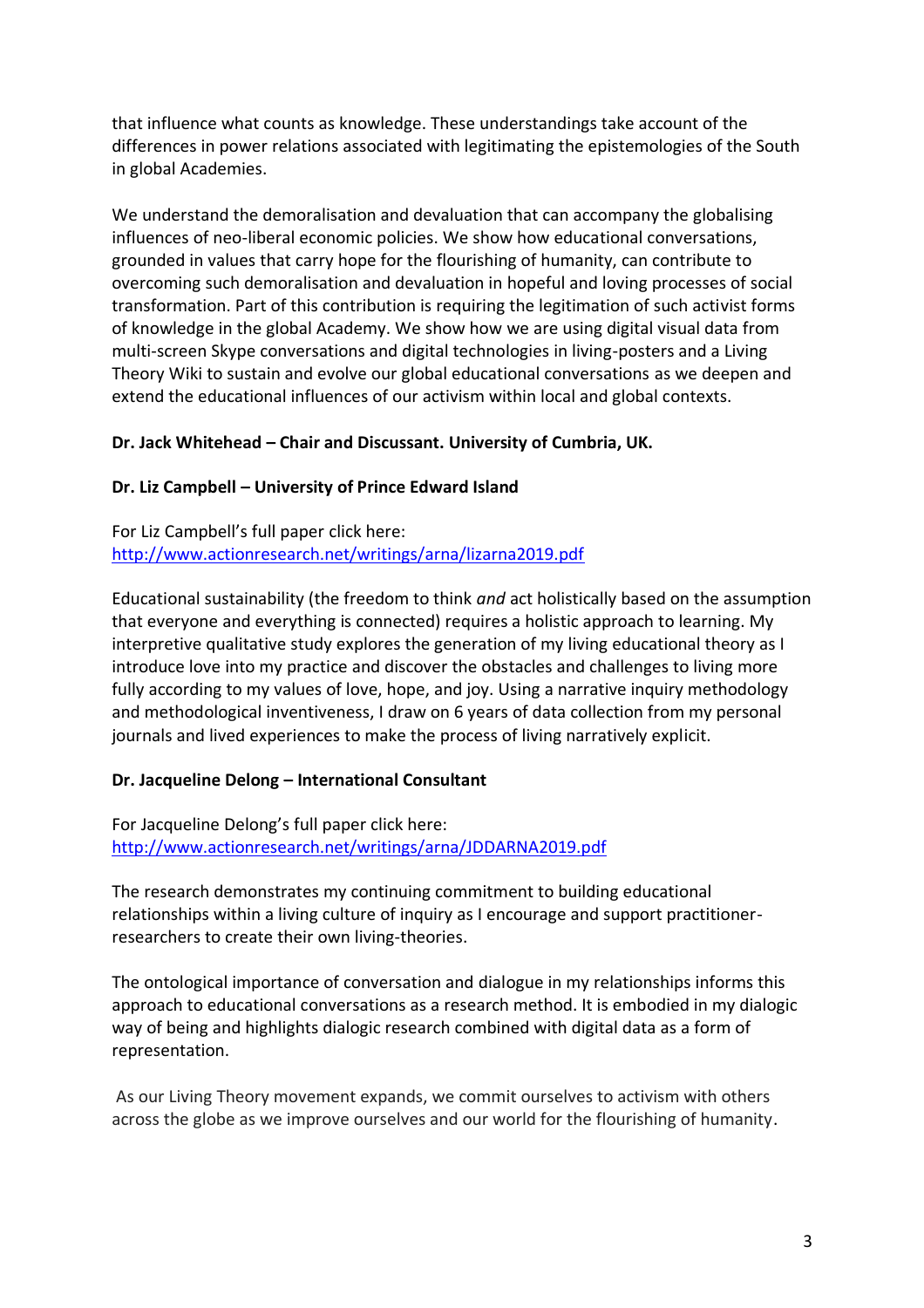## **Dr. Judy McBride – Life Writing and Literary** *Métissage***: Polyvocal explanations of learning in community.**

For Judy McBride's full paper click here: <http://www.actionresearch.net/writings/arna/judy2019arnasession.pdf>

Traditionally, in Québec, people have not been afraid to fight in solidarity for their beliefs. However, cutbacks over the past twenty years have resulted in schools characterized by efficiency, not efficacy. Current political, economic and education policies are homogenizing and debilitating teachers in terms of professional identity, collegiality and professional capacity.

This paper reports ongoing, iterative and collaborative action research. Teachers with shared values and purpose are refining a methodology situating themselves as creators of polyvocal, narrative knowledge through self-study, professional conversation, life writing, and literary *métissage.*

## **Margaret Wadsley - Community feeling, Social interest and Mental Health. University of Cumbria, UK.**

For Margaret Wadsley's full paper click here:

## <http://www.actionresearch.net/writings/arna/margaret2019arna.pdf>

Alfred Adler, originator of Individual Psychology determined that a person who is mentally healthy, "… has enough energy and courage to meet the problems and difficulties [of life] as they come along." He connected Mental Health with a feeling of being valued through making contributions that evoke social connection among people. He explained that behaviour that serves social interest result in Gemeinschaftsgefuhl, a person's feeling of ease and belonging.

My contribution to the session would be to illustrate the way in which social interest and community feeling enhance the comprehensibility and validity of LT as a social movement.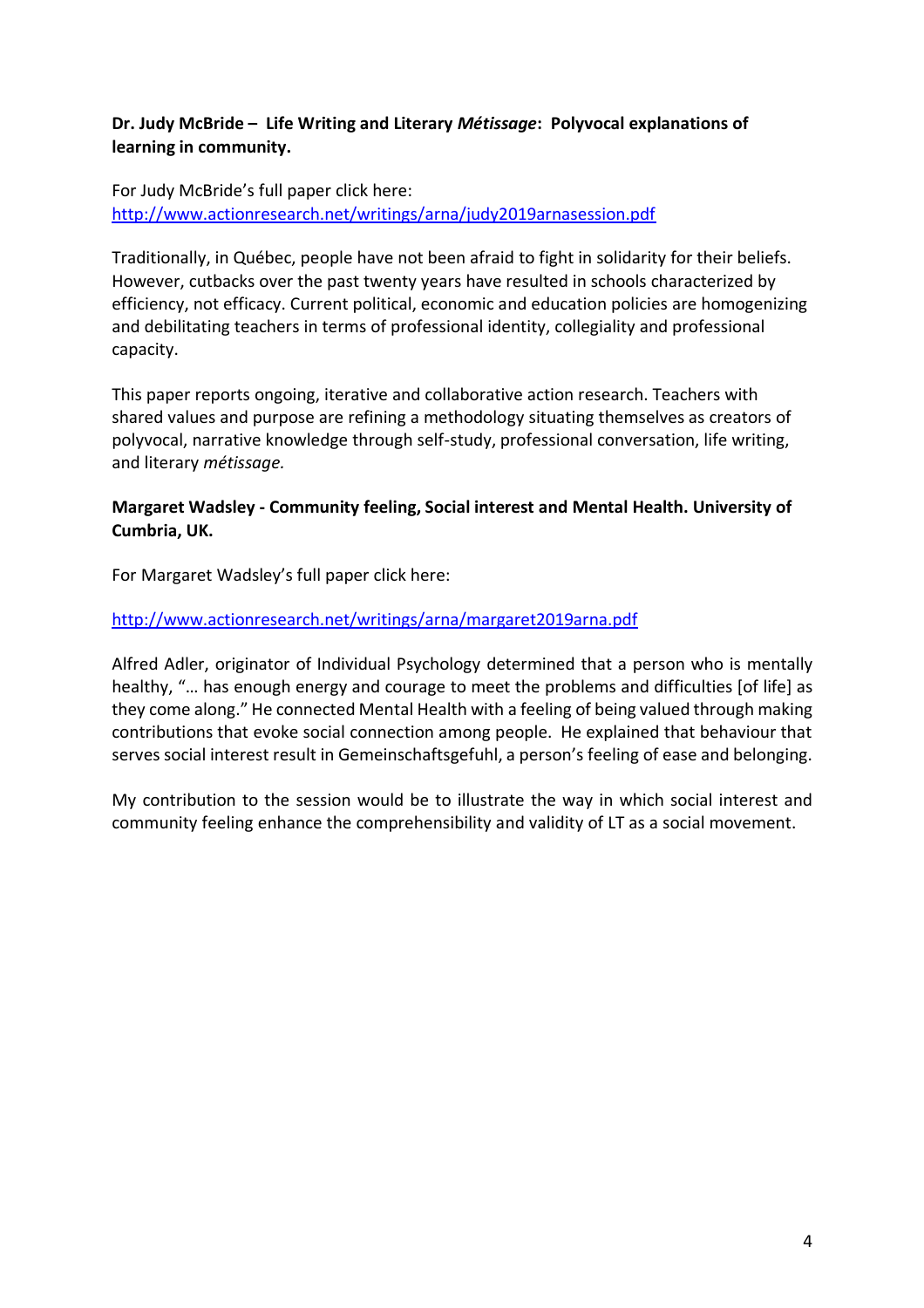**2) Town Hall with Jacqueline Delong, Marie Huxtable, Jack Whitehead**

**Title - Come and join us in an exciting dialogue: 'from action research to activism with a global community of Living Theory researchers.'** 

**1hour14minute video at<https://www.youtube.com/watch?v=N5epoORhpg4>**



For the plan for the Town Hall Meeting see:

<http://www.actionresearch.net/writings/arna/arna2019townhallplan.pdf>

**Overall aims** – We wish to extend and deepen the global educational influences of action researchers who are focusing on activism with Living Theory research. The extending is focused on being accountable to living the value of global citizenship as fully as possible. The deepening is focused on developing the mutual understandings of researchers from different cultural contexts around the world.

Mutual understanding will emerge as the participants share their explanations of their educational influences in their own learning, in the learning of others and in the learning of the social formations (workplaces and institutions) that influence practice and understandings. The explanatory principles in the explanations will be focused on the values that participants use to give meaning and purpose to their lives and carry hope for the flourishing of humanity.

## **Structure** –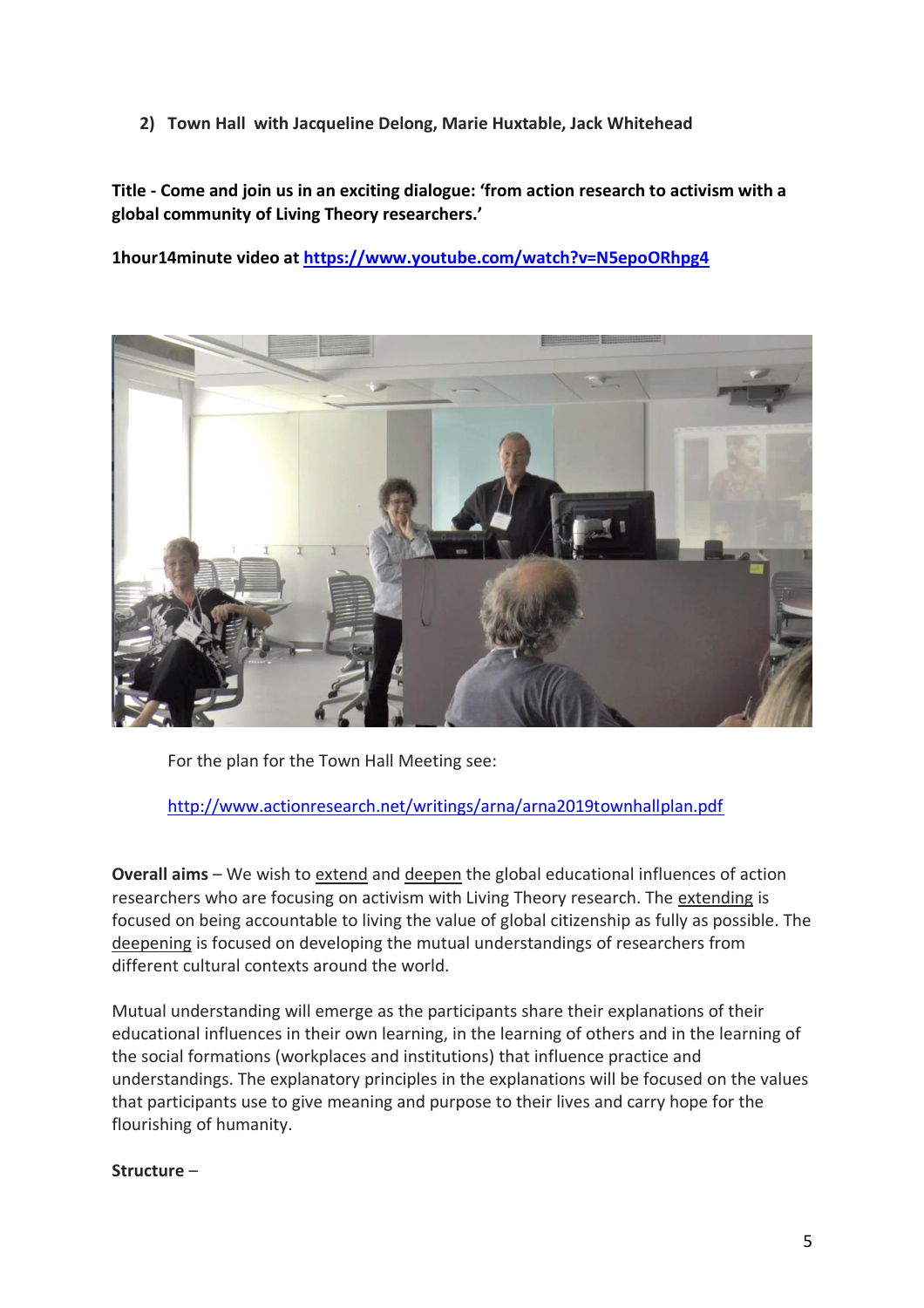## A. Large Group:

- a. The participants will introduce themselves to the group.
- b. The group will engage with:
- i) The living-posters of practitioner researchers at: <http://www.actionresearch.net/writings/posters/homepage020617.pdf>
- ii) The Educational Journal of Living Theories at: [https://ejolts.net](https://ejolts.net/)
- iii) The Living Theory Wiki at: [http://ejolts-wiki.mattrink.co.uk/index.php/Main\\_Page](http://ejolts-wiki.mattrink.co.uk/index.php/Main_Page)

## B. Large Group:

International participants will be brought into the Town Hall meeting through SKYPE with Swaroop from from India, Mark Potts from the UK, Mairin Glenn from the Republic of Ireland, Giulia Corozzi from Italy and Arianna Briganti from Albania.

C. Small Groups:

Depending on the number of participants, small groups with a facilitator will be formed after the initial activities so that all voices are heard and appreciated.

Topics for the groups will include:

- a) In moving from action research to activism, individual practitionerresearchers will share their explanations of educational influences in learning with their values of global citizenship and other values that carry hope for the flourishing of humanity, such as compassion, lovingkindness, justice and freedom.
- b) The strength of the commitment will be expressed and shared in the conversations.
- c) The explanations will be related to recent research on knowledgedemocracy and an ecology of knowledges (Santos, 2014).
- D. Large Group:

The Town Hall will conclude with sharing the nature of the conversations of the small groups with commitments to continuing the movement from action research to activism through this new community of action researchers.

With participants' permission, the educational conversation in the meeting will be videotaped and made available through YouTube, together with a report on the Town Hall meeting that will be designed to facilitate a continuing global conversation on living the values that carry hope for the flourishing of humanity and moving from action research to activism.

**Capacity** – Everyone who wishes to join us!

Among the on-site group, we will be inviting face-to-face participants from around the globe, including Canada, Venezuela, United Kingdom, Mongolia and USA.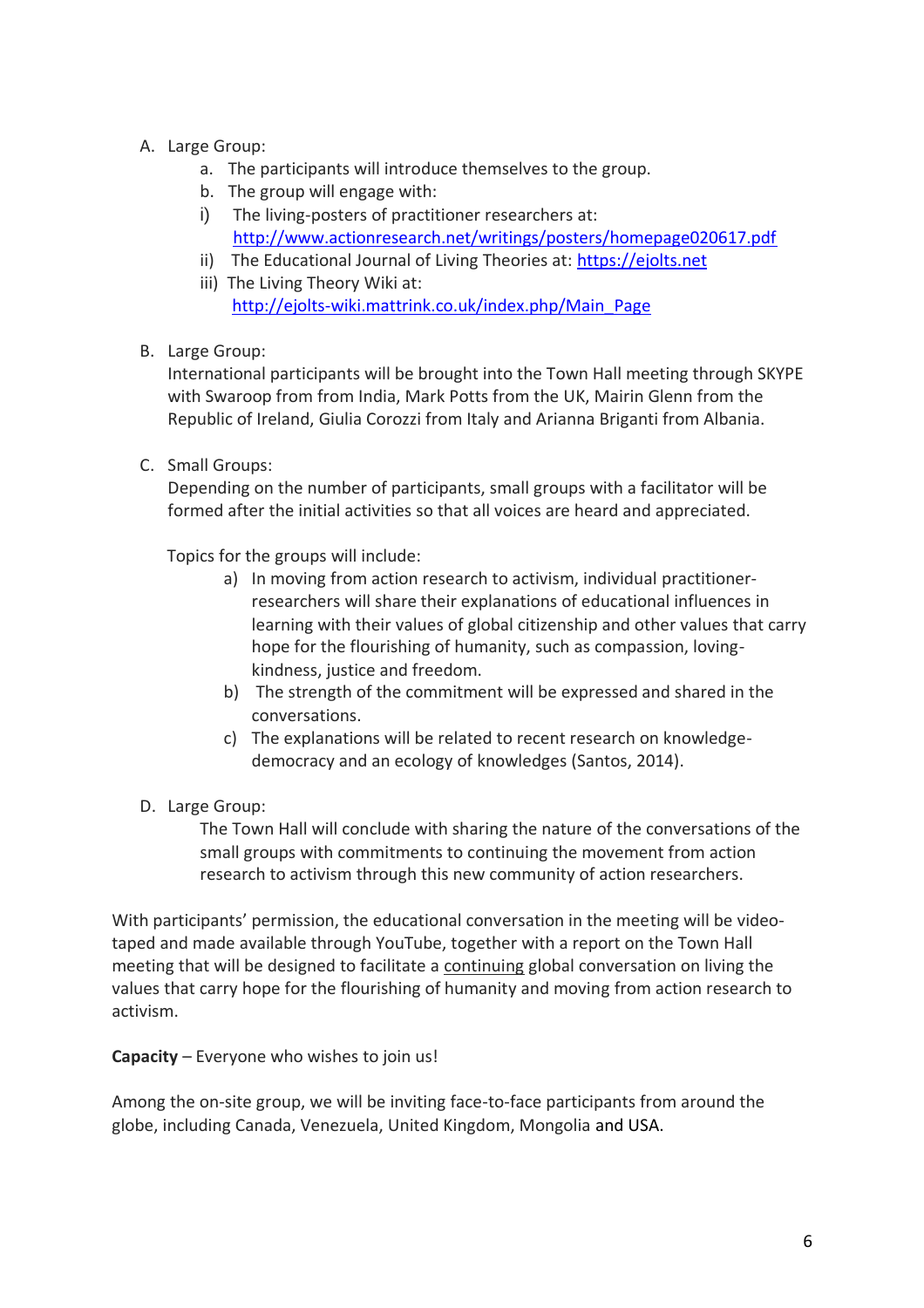*3)* **Workshop with Michelle Vaughan and Jacqueline Delong on** *Creating living theories through love and life-affirming energy: Examining the role of a living culture of inquiry to move from action research to activism.*

**1hr19min video at<https://www.youtube.com/watch?v=k6nV3XCFdPc>**



Proposal Title:

Please join our living culture of inquiry where we experience love and life-affirming energy that gives us strength to improve our world and the world around us as we create our living theories and move from action research to activism.

OR

Creating living theories through love and life-affirming energy: Examining the role of a living culture of inquiry to move from action research to activism.

## Outcomes:

We invite action researchers engaged in questions like, 'How do I improve myself, and the world in which I live?' to join our community of practitioner-researchers who are creating and sharing their living-theories. Our movement from action research to activism starts with this 'bubble' (la burbuja in Spanish), this 'living culture of inquiry', that gives us the support for our own well-being which then gives us the strength that we carry out into our social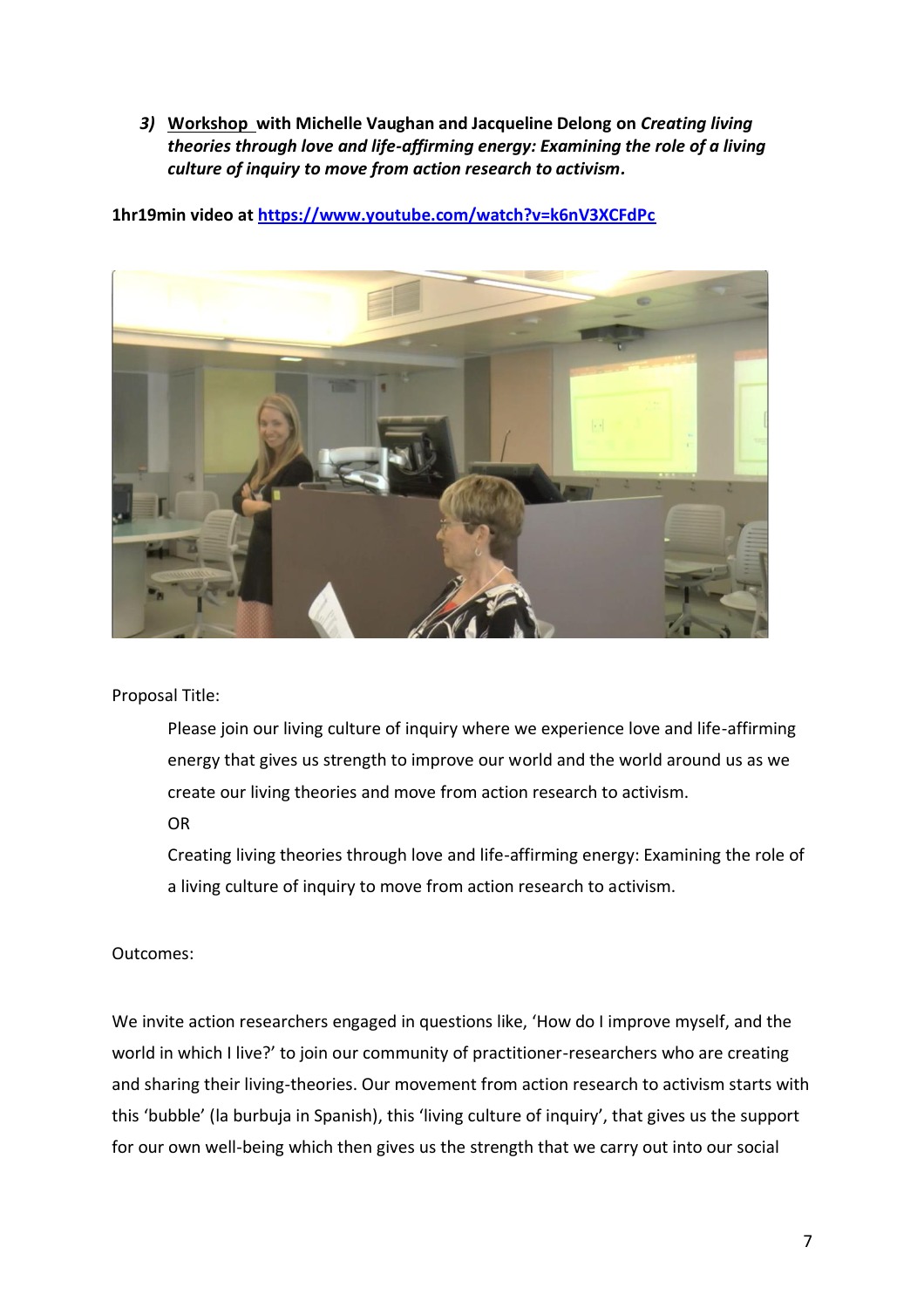formations (our colleagues, classrooms, workplaces and families) for the purpose of building a better world.

The engagement will include a demonstration of how digital visual data from educational practices can be used with methods of empathetic resonance and empathetic validity. These methods will be used to clarify and communicate the use of the embodied expressions of ontological values as explanatory principles in explanations of educational influences in learning as we move from action research to activism.

The workshop will be highly interactive and dialogic. The ontological importance of conversation and dialogue in our relationship informs this approach to educational conversations as a research method. It is embodied in a dialogic way of being and highlights dialogic research combined with digital data as a form of representation.

We hope that participants will begin or continue their learning about Living Theory research and how it contributes to research as an activist tool for the improvement of the world in which they live. Participants will be encouraged to share their evidence-based explanations of educational influences in their own learning, the learning of others and the learning of social formations where they live and work.

We would love for participants to leave the session with a different view of what the process of educational research can look like: a living culture of inquiry beneficial to the well-being of researchers so that they are enabled to improve the world.

#### Activities:

The activities will emerge from the needs of the participants, include whole groups and small groups and address:

- 1. Michelle and Jackie sharing their educational relationship as they journeyed together over the last year and the 'ripples of change' through their influence
- 2. Living Theory as social movement that carries hope for the flourishing of humanity
- 3. Using visual data as a method of explaining educational influences in learning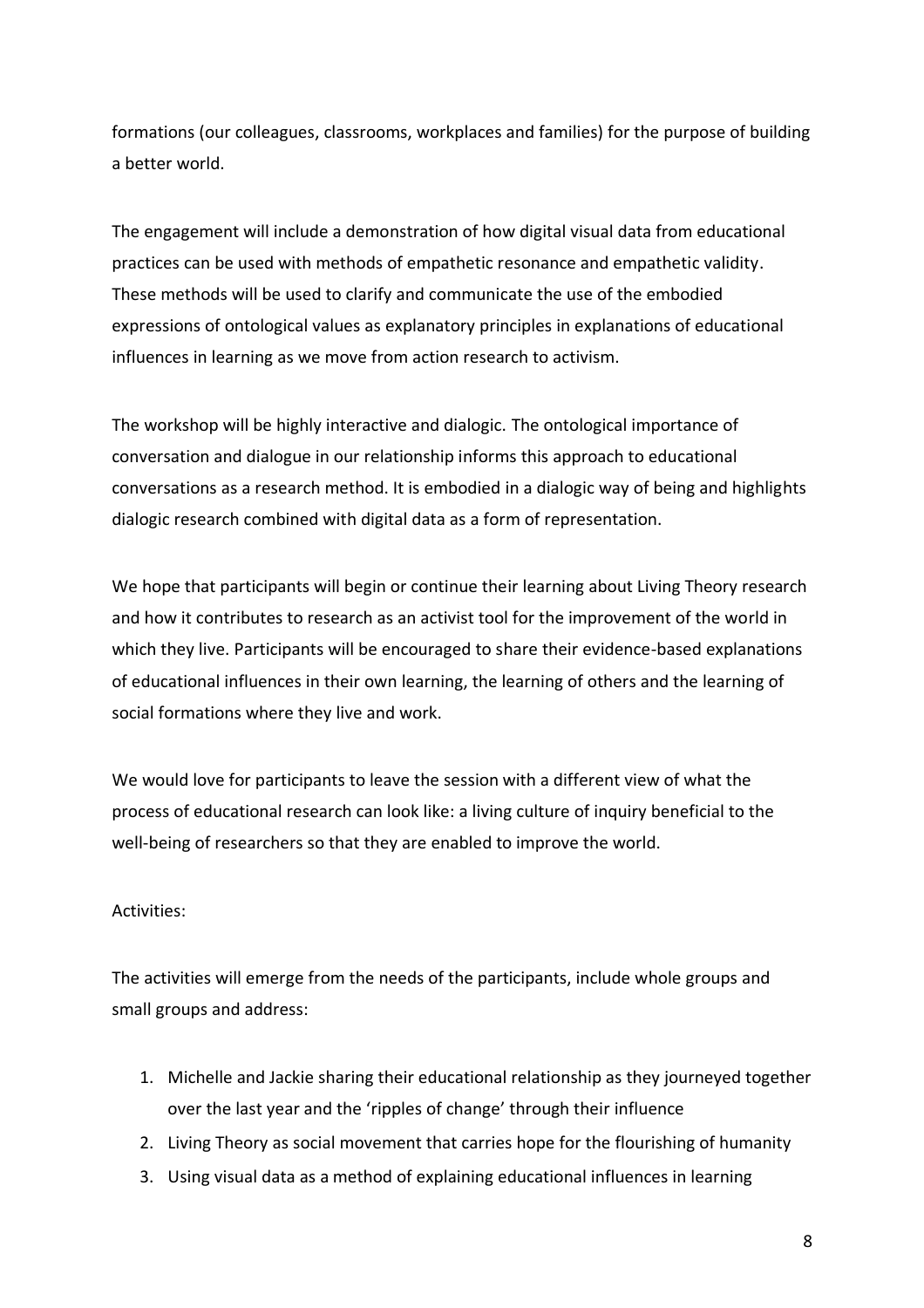- 4. Sharing of a variety of means to strengthen the validity of an account
- 5. Experiencing the nature of a living culture of inquiry and being loved into learning
- 6. Review of resources such as [http://www.actionresearch.net](http://www.actionresearch.net/)

Workshop capacity: 20-30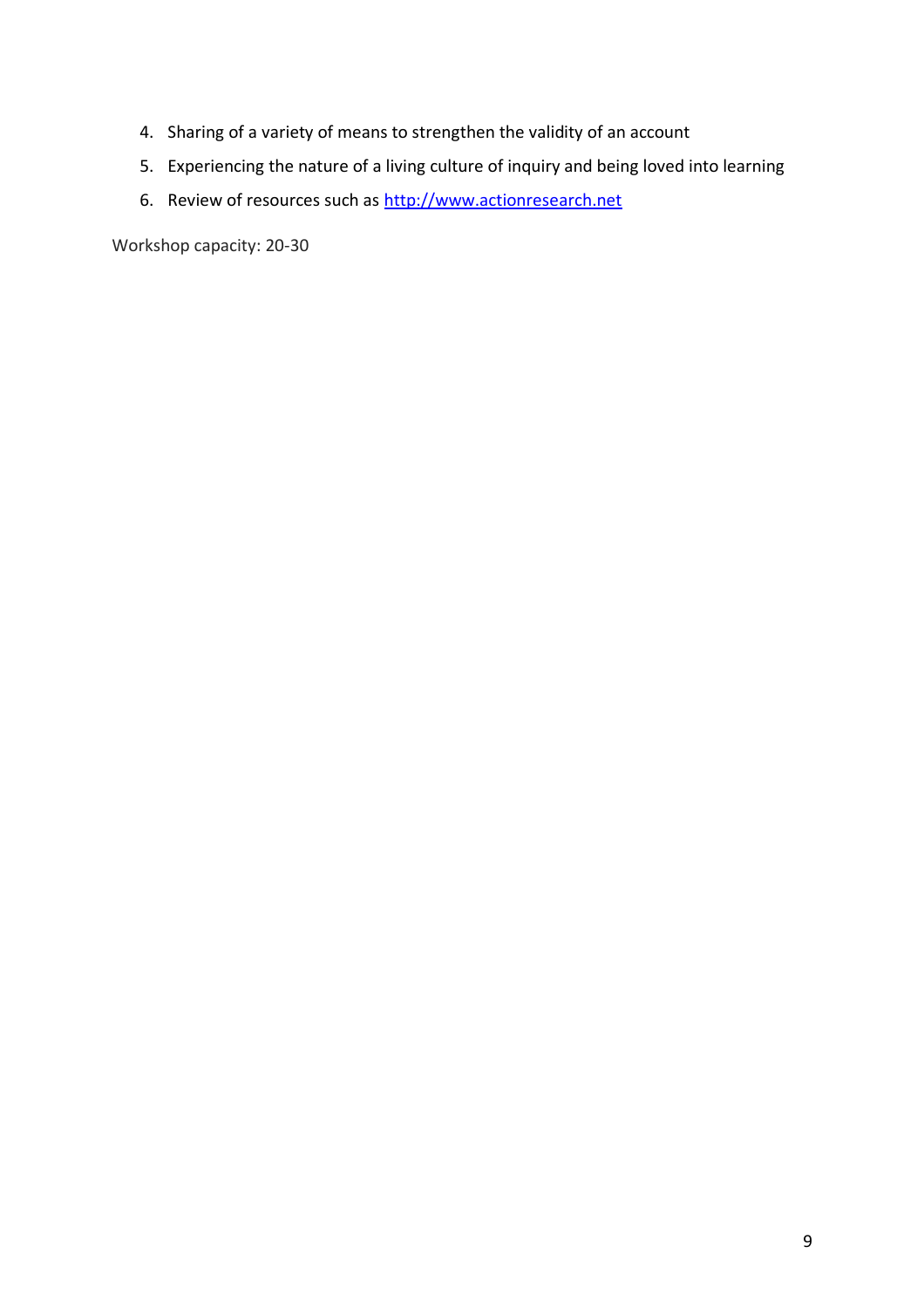- 4) **Individual Presentations and Proposals with:**
- *i)* **Marie Huxtable on** *Educational Research and Knowledge Creation: Mechanisms for Social Transformation?*

**21 minute video at<https://www.youtube.com/watch?v=n9wyOM-CgBQ>**

**The draft paper and powerpoint slides can be accessed from:**

**Paper – <http://www.actionresearch.net/writings/arna/mharna280619draft.pdf>**

**Powerpoint slides – <http://www.actionresearch.net/writings/arna/mharnaslides.pptx>**



I am researching the question, 'How do I contribute to the flourishing of emancipating, egalitarian and inclusive educational relationships and communities?' to understand, improve and explain my practice with the hope of creating knowledge that contributes to the flourishing of a co-operative, humane society in a sustaining, diverse global ecology. In developing my living-educational-theory methodology I draw insights from various practitioner-research and theoretical-research methodologies and methods, for instance those of Action Research, Narrative Enquiry and Auto-Ethnography. I also critically and creatively engage with knowledge created in various fields of practice, such as Education, Business and Health, and disciplines such as Psychology, Sociology and Philosophy. For this paper I draw on data collected during and between two international events. The first event was a CARN study day/Pre Conference workshop organised by the Bath (UK) based 'Conversation Café' in preparation for the 1st Global Assembly for Knowledge Democracy, 2017, organised by ARNA. The second was organised to contribute to preparations for the ARNA 2019 conference. Both events included people physically in Bath and those living and working in countries around the world. They were brought into the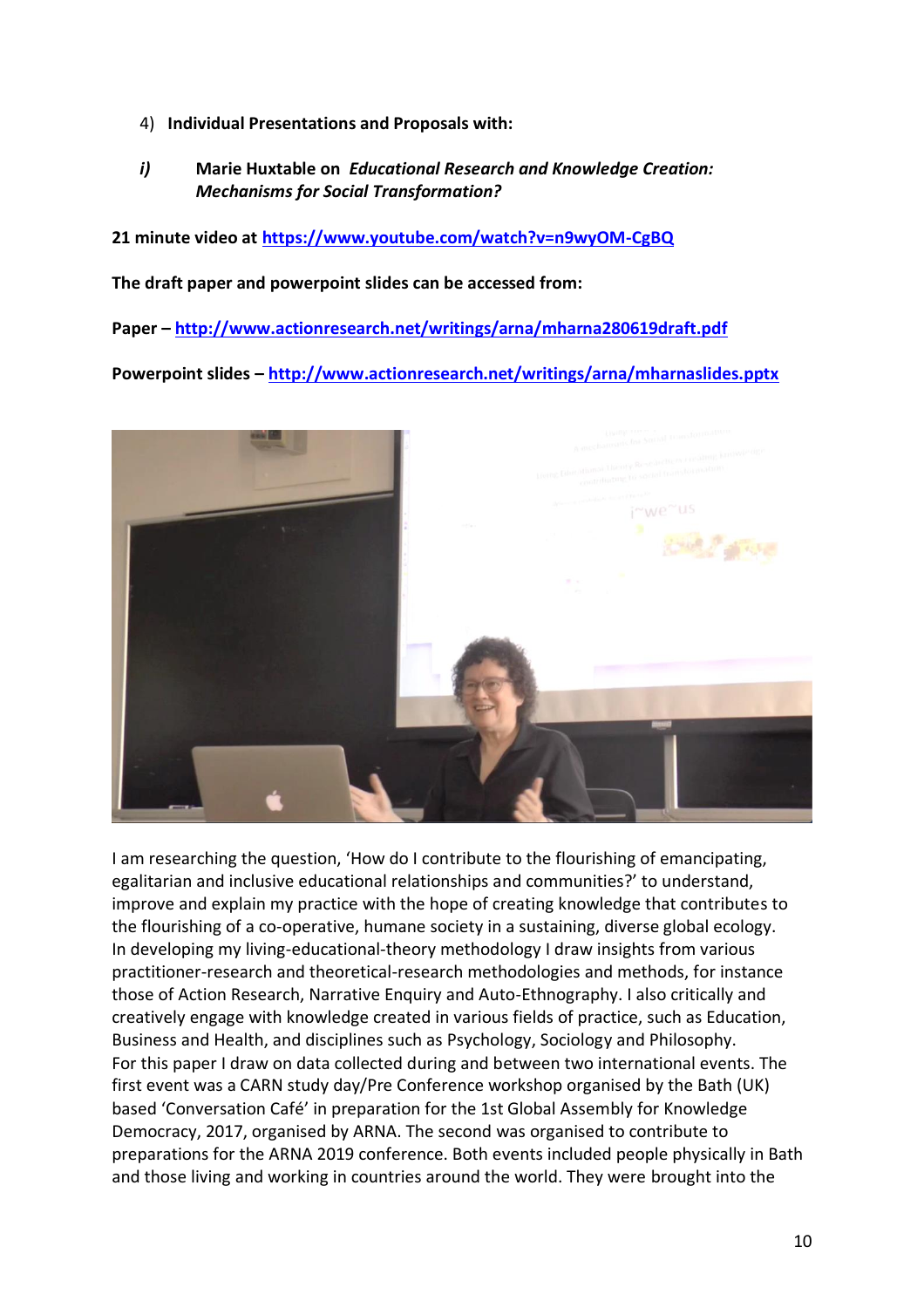gathering in Bath through SKYPE and/or their 'living-posters' (accessible from [http://www.actionresearch.net/\)](http://www.actionresearch.net/). People were therefore able to contribute irrespective of their locality or technology. The data, comprising video and SKYPE recordings, emails, reflections and reports collected before, during and after the events are analysed with respect to my research question and its purpose. (Ethical permissions are of course sought for use of data where necessary).

#### **ii) Margaret Draper on** *Action Research*

**35minute video a[t https://www.youtube.com/watch?v=h43Qk-iHGfE](https://www.youtube.com/watch?v=h43Qk-iHGfE)**



I propose to present a session that will discuss and attempt to interpret how an effort to inform teachers about a professional development opportunity aimed toward teacherdeveloped action research failed.

I contacted Jack Whitehead in November of 2017 about my idea for this professional development. I had worked with Jack and the late Fran Halliday in Quebec when action research programs were being developed at Bishop's University.

Fran's inquiry model created with Dr. Mark Aulls at McGill University was the focus of the planned workshops. Creating an action research network was an ultimate goal. I hired a professional marketing company and worked closely with them. Unfortunately, in spite of all our efforts using current marketing strategies, we could not reach teachers. In 2018, Jack let me know about the ARNA Conference and asked if I would be interested in submitting a proposal about these workshops. Unfortunately, I had to inform him of the failure of my attempt.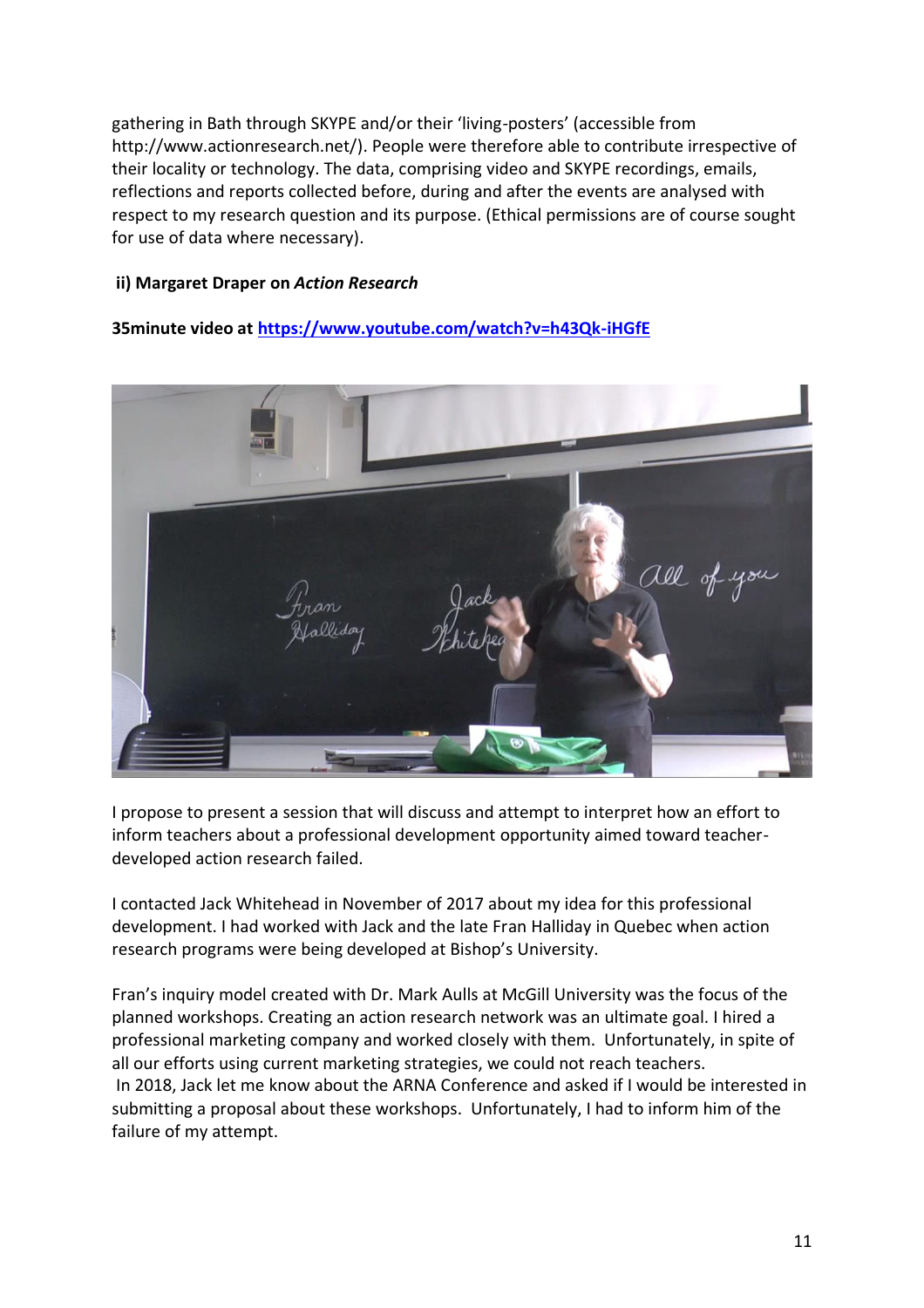Since then, I have tried to make some sense of this experience. Recently, my thoughts have centered on what, I believe, wasn't there from the beginning: an unmediated communication link about professional growth directly available to teachers. The teachers we tried to reach about these workshops were left uninformed because professional development is now "delivered" no longer created by teachers.

## **iii)Margaret Wadsley on** *Self-encouragement as a Tool of Enquiry*

**21 minute video at<https://www.youtube.com/watch?v=QWIyfNxC15E>**

In Adlerian Psychology, encouragement is seen as a vital ingredient of social living.

## "*Encouragement is seen as the process of facilitating the development of a person's inner resources and courage toward positive movement.*" Dinkmyer and Losoncy (1996, p.7)

Within the process of focusing my PhD research question I came to decide on, then include, three key Adlerian concepts in it, that are most important to me as I seek to explain: "How do I improve my practice?" Not only is encouragement a process I adopt in seeking to influence my self, those with whom I work and indirectly the people they support, but also, most resonant with my values.

In my work life I have taught exercises for self-encouragement to children, adults, parents, couples and practitioners to offer them the tools for researching their strengths, qualities, goals, effectiveness and self-responsibility, in support of living their values in relationship with others and in the social formations within which they live and work.

The focus of my presentation will be to introduce self-encouragement as a tool for selfinquiry. I will demonstrate how self-encouragement supports ontological consistency and highlights aspects of contradiction that are within the power of the practitioner to reorientate. By applying key concepts of Adlerian Psychology to visual data I will enhance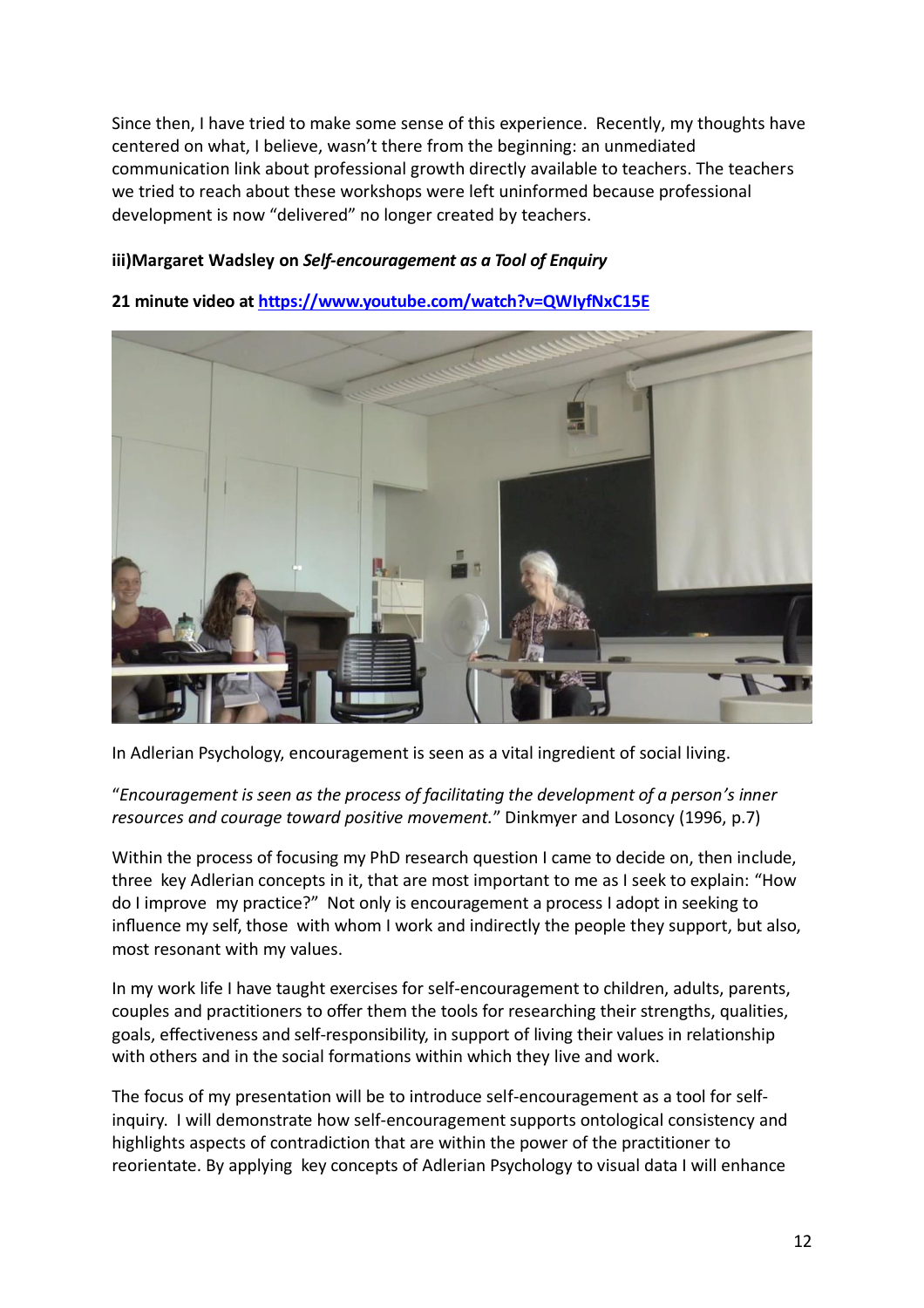the comprehensibility of self-encouragement's value and a research method that can be implemented by applying an action-reflection cycle.

## **iv)Jack Whitehead on** *Contributing to Moving Action Research to Activism with Living Theory Research.*



# **16 minute video at<https://www.youtube.com/watch?v=QWIyfNxC15E>**

For the full paper click here:

<http://www.actionresearch.net/writings/arna/jwindividualpaper2019arna.pdf>

## • **The research and action aims**

The research aims to contribute to an ecology of knowledges that includes moving from action research to activism with Living Theory research. In this research individuals hold themselves accountable for their action aims of living in practice, as fully as possible, their values that carry hope for the flourishing of humanity.

#### • **methodology, theoretical tools and methods**

The living-theory-methodologies in this research draw insights from the methodologies of auto-ethnography, critical social constructivism, action research, narrative and self-study. The theoretical tools include insights from understandings of ecology of knowledges and knowledge democracy and in creating alternatives to